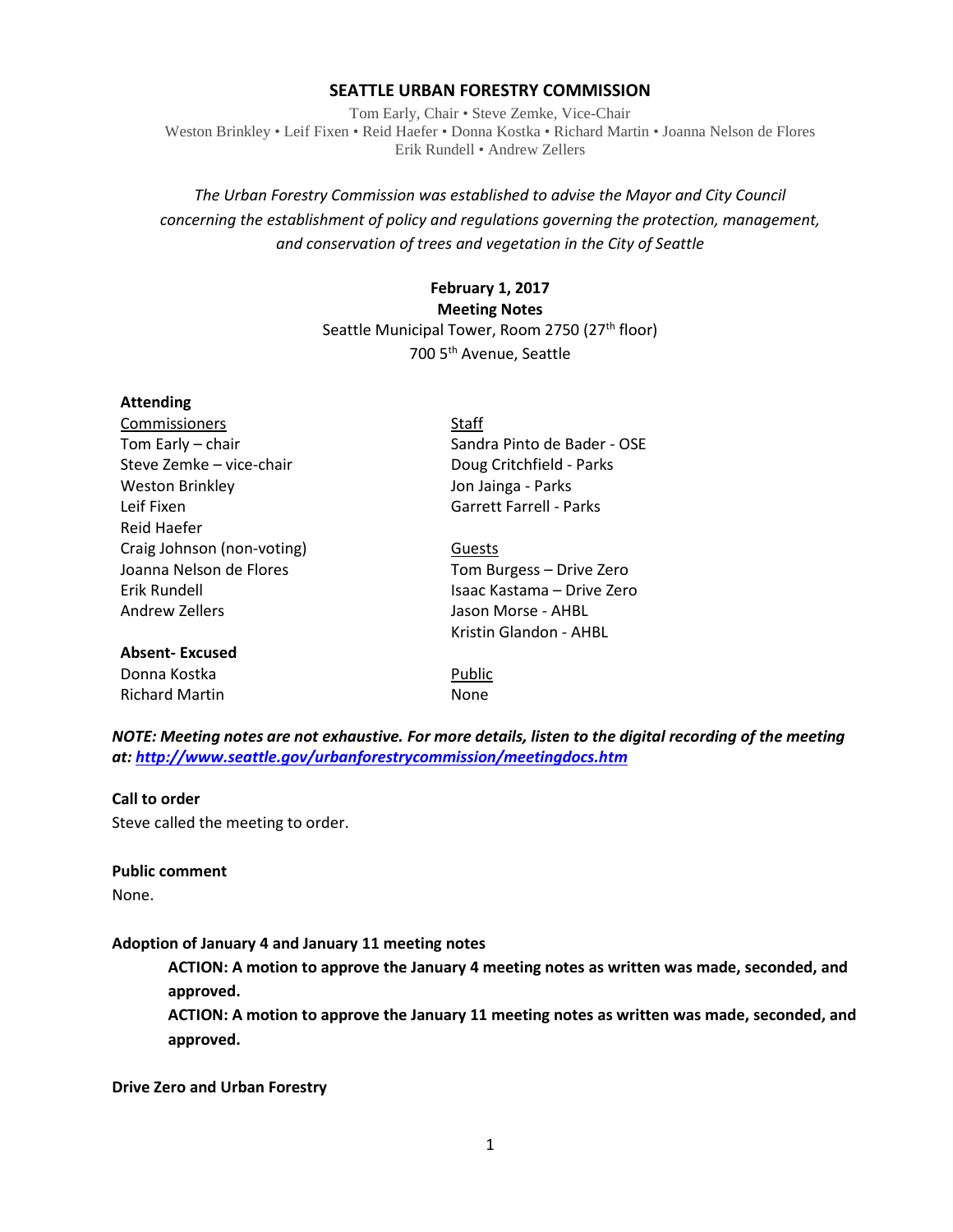Tom Burgess and Isaac Kastama presented the Drive Zero. Their mission is to connect driving behavior to carbon offsets by paying into a fund to plant trees. They can use a device on the car and the phone to determine how many miles someone drives and automatically work on offsetting emissions (around \$20 per month). There are several devices that can measure how much someone is driving.

They found that people care about trees, which were the most popular option to offset carbon emissions. People like the direct tie between driving behavior and local offsets. Participant payments would create a pool to fund urban forestry projects.

How it works:

- Download the app
- Automatically count the miles you drive
- We invest in certified projects and bill your credit card
- You track your carbon offsets in the app
- Tweet your glory!

Drive Zero is set up as a B Corporation and they are currently developing the app. They are interested in having City of Seattle participate in the launch. They are looking to partner with car-sharing companies and the Lyfts of the world. As they grow, they want to encourage continuing to look at urban forestry.

UFC questions/comments:

How did you arrive at the \$0.02 per mile? Answer: they can share the specifics of how they calculated it with the UFC.

UFC questions/comments:

Do you have a sense of the impact electric vehicles will have? Is that going to drastically impact calculations? Answer: there could be enough room in the market.

UFC questions/comments:

Will you be including the carbon foot print of vehicle production? Answer: they haven't looked at that yet.

UFC questions/comments:

The State is looking at how user fees would work. If that's on the horizon how would that interact with your car model. Would it mean two trackers in a car?

Answer: the tracking technology is evolving. There are a couple of models they are looking at as they develop the app. They want to make it simple. They'll look at what the pilot produces.

# **Washington Park Arboretum, Seattle Garden Club Centennial Garden**

Jason Morse AHBL landscape architecture company presented the Azalea Garden project to the UFC. He is a member of the board of directors for the Arboretum Foundation,

The Washington Park Arboretum is a partnership between the Arboretum Foundation, the Parks Department, and the University of Washington.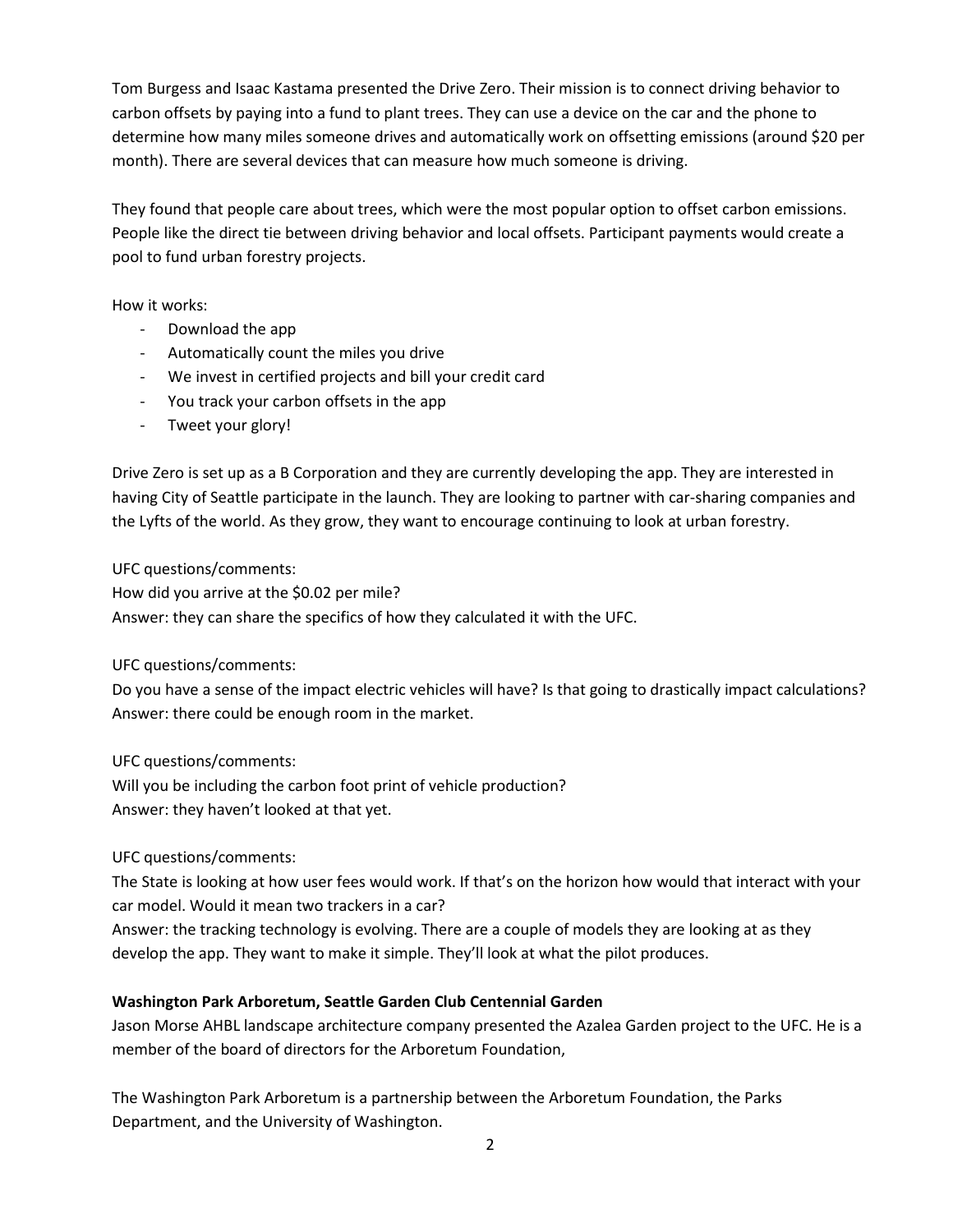Seattle Garden Club donated \$100K to the Arboretum for the building of a garden. The project team identified a site near Azalea Way and Pond from the original Olmsted plan. There is a grove of cedars there. They would like to remove 3 cedars (29", 23", 35" (exceptional) DBH) with a 1,136 sf of canopy loss projected.

## UFC questions/comments:

When you remove the stumps, will you be damaging the root zone of the neighboring cedars? Answer: not concerned about damaging them.

# UFC questions/comments:

Have you identified other sites to place this garden?

Answer: there are precious few lawn areas that they don't want to look at. Olmsted brothers originally identified this area for ornamentals. It's next to the pond. The Garden Club wants a prominent location, which was one of the conditions of the grant. The site was chosen very carefully.

UFC questions/comments:

How close is this to the loop trail? Answer: the loop trail crosses Azalea Way beyond the pond.

## UFC questions/comments:

What will happen to the cedar wood?

Answer: If the size is right would like to use the logs as a sitting area for kids in the education center. Could find use in the stream area. The stream was daylighted with the construction of loop trail. Cedar would be used on site.

# UFC questions/comments:

The 2 for 1 policy would require Parks to plant two more trees. Answer: Arboretum has an agreement with Parks and this doesn't apply to them but the project team is willing to plant additional trees to comply with the policy. The UFC insisted that the 2 for 1 is important.

# UFC questions/comments:

It might seem silly to be discussing three trees but it's chipping away at large conifers. It sets up a precedent. Planting two for one is not the solution.

Answer: the arboretum is a collection of plants from around the world.

# UFC questions/comments:

We must be very clear about the value those trees provide (social value, ecosystem services, etc.) and the public sees trees coming down. They are coming down for 520, for UW master plan, etc. It's also happening on private property across the city.

Answer: they are not building a freeway but a garden. It's a plant collection from around the world. That was the purpose from the start.